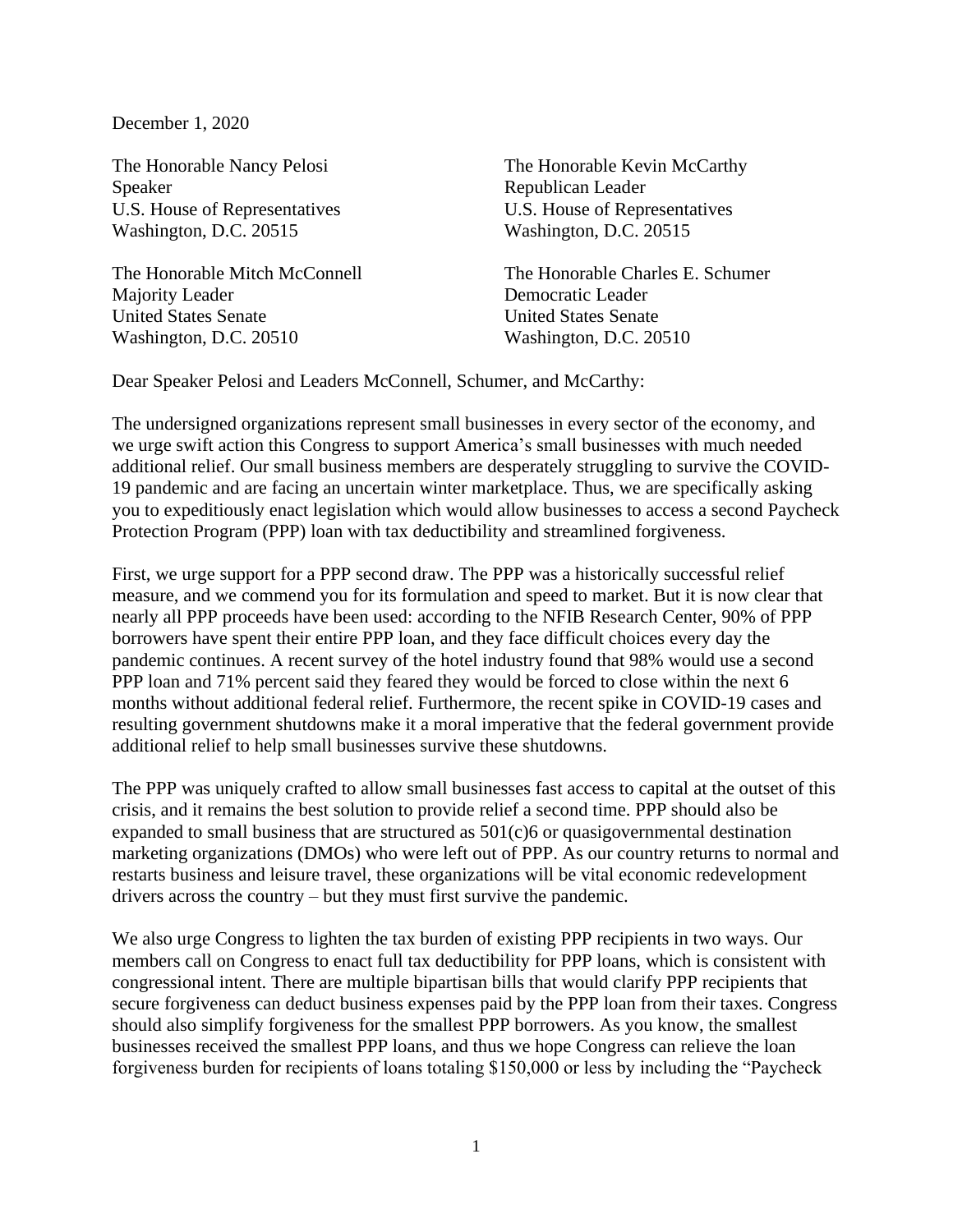Protection Small Business Forgiveness Act" (S. 4117/H.R. 7777) in any relief measure that advances.

Small businesses are struggling throughout the country during this unprecedented health and economic crisis. With the election now behind us, our members are desperately calling on Congress to act. More than \$130 billion is still available in the PPP loan program, yet small businesses and their employees are unable to access those critical funds because of congressional inaction. We urge you to provide a lifeline for small businesses facing insolvency, closure, and layoffs from what has become a prolonged economic crisis due to the pandemic.

Thank you for your consideration.

Sincerely,

AICC, The Independent Packaging Association Academy of General Dentistry Agricultural Retailers Association Air Conditioning Contractors of America American Association of Franchisees and Dealers American Bakers Association American Beverage Licensees American Foundry Society American Frozen Food Institute American Hotel & Lodging Association American Institute of Architects American Road & Transportation Builders Association American Society of Travel Advisors American Staffing Association American Trucking Associations American Veterinary Medical Association Asian American Hotel Owners Association Associated Builders and Contractors Associated Equipment Distributors Associated General Contractors of America Association of the Wall and Ceiling Industry Auto Care Association CAWA – Representing the Automotive Parts Industry Commercial Food Equipment Service Association Consumer Bankers Association The Design-Build Institute of America Energy Marketers of America Equipment Leasing and Finance Association Family Enterprise USA Foodservice Equipment Distributors Association Franchise Business Services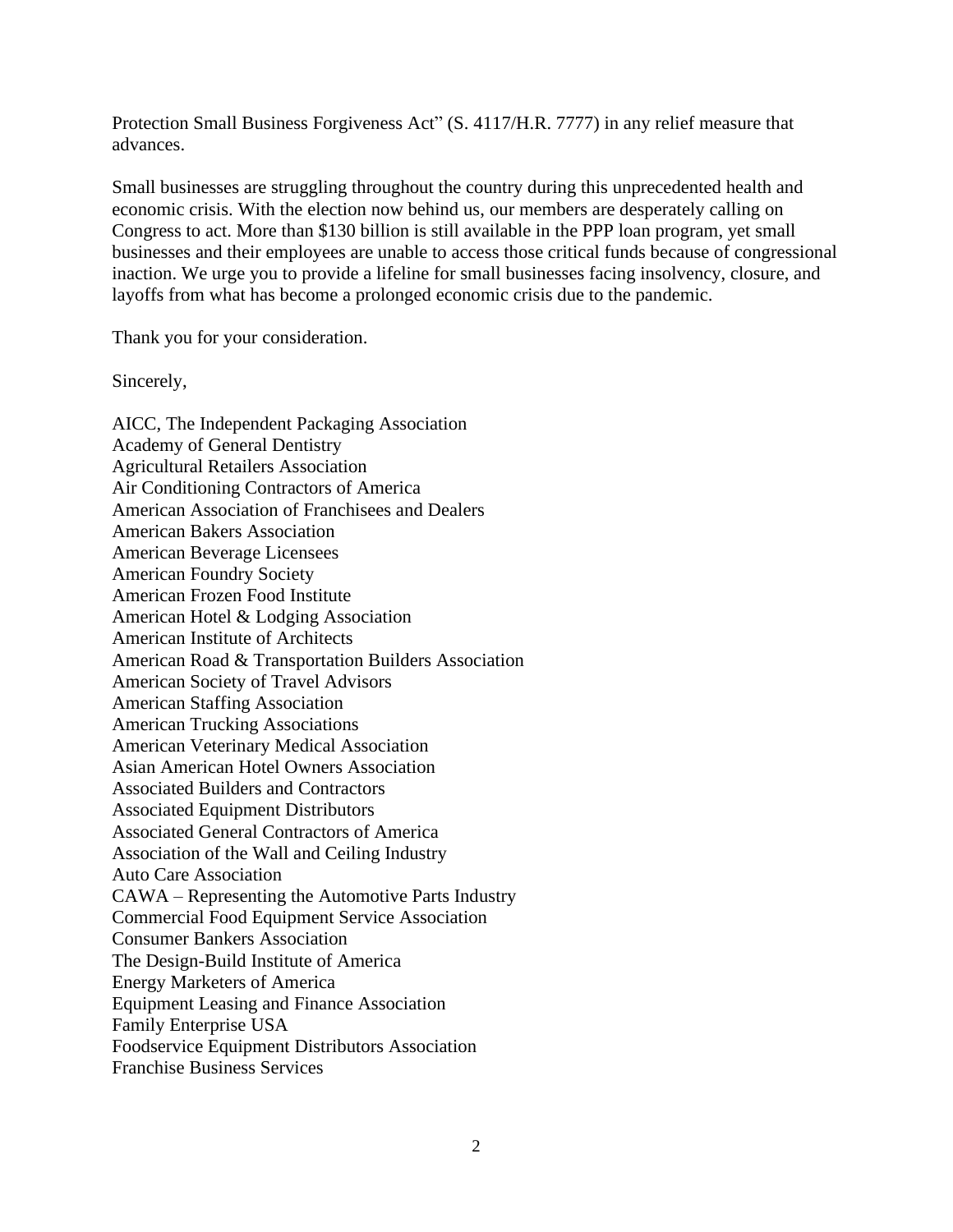Global Business Travel Association Global Cold Chain Alliance ISSA – The Worldwide Cleaning Industry Association Independent Electrical Contractors Independent Insurance Agents & Brokers of America Independent Office Products & Furniture Dealers Alliance Industrial Fasteners Institute International Council of Shopping Centers International Foodservice Distributors Association International Franchise Association International Warehouse Logistics Association Job Creators Network Latino Hotel Association Manufacturer & Business Association Marine Retailers Association of the Americas **NACS** NFIB National Association of Black Hotel Owners, Operators and Developers National Association of Electrical Distributors National Association of Home Builders National Association of Manufacturers National Association of the Remodeling Industry National Association of Professional Employer Organizations National Association of Trailer Manufacturers National Association of Truckstop Operators National Association of Wholesaler-Distributors National Community Pharmacists Association National Cotton Council National Council of Chain Restaurants National Electrical Contractors Association National Electrical Manufacturers Representatives Association National Fastener Distributors Association National Fisheries Institute National Franchisee Association National Marine Distributors Association National Office Products Alliance National Pawnbrokers Association National Ready Mixed Concrete Association National Restaurant Association National Retail Federation National Stone, Sand and Gravel Association National Waste & Recycling Association Nebraska Retail Federation New Hampshire Retail Association North American Association of Food Equipment Manufacturers Office Furniture Dealers Alliance